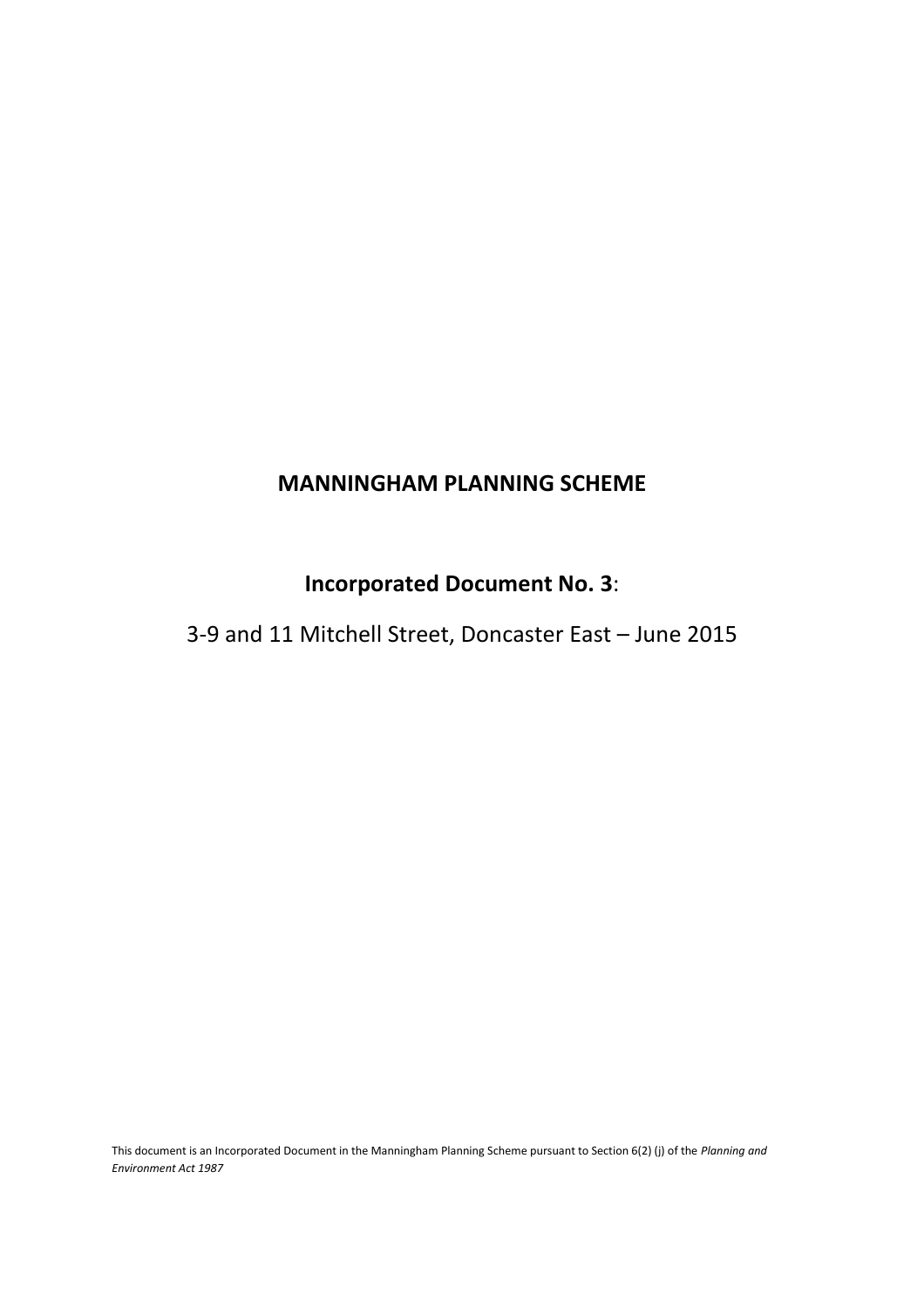## **MANNINGHAM PLANNING SCHEME**

### **Incorporated Document No. 3**

### **1.0 Introduction**

This document is an Incorporated Document in the schedule to Clause 52.03 and Clause 81.01 of the Manningham Planning Scheme.

Despite any provision to the contrary in the planning scheme, pursuant to Clause 52.03 of the Manningham Planning Scheme the land identified in this incorporated document must be used and developed in accordance with the specific controls contained in this incorporated document.

If there is any inconsistency between the specific controls in this incorporated document and other provisions of the Scheme, the specific controls in this incorporated document will prevail.

## **2.0 The Land**

The land subject to this incorporated document is 3-9 and 11 Mitchell Street, Doncaster East (also known as Lot 2 LP206485Q and Lot 3 LP52595) (**the land**).

## **3.0 Purpose**

To provide for the use and development of the land for a multi-storey mixed-use building for the purpose of a shop (supermarket), restaurant/reception centre, three levels of residential apartments and basement carpark. The development of the land includes:

- a multi-storey mixed-use building
- a ground level shop (supermarket) with a minimum leasable floor space of 1,300m<sup>2</sup>
- basement carparking
- reduction of statutory carparking requirements
- the removal of an easement E-2 on lot 2 of PS206485Q from the rear of the property.

## **4.0 This document allows:**

Despite any provisions of the Manningham Planning Scheme, no permit is required for:

- the use and development of the land for the purpose of a mixed use development, including:
	- shop including supermarket
	- restaurant
	- reception centre
	- dwellings
- the construction of a multi-storey building accommodating each of the above uses with associated basement car parking and the carrying out of associated works
- a reduction in the car parking requirements of clause 52.06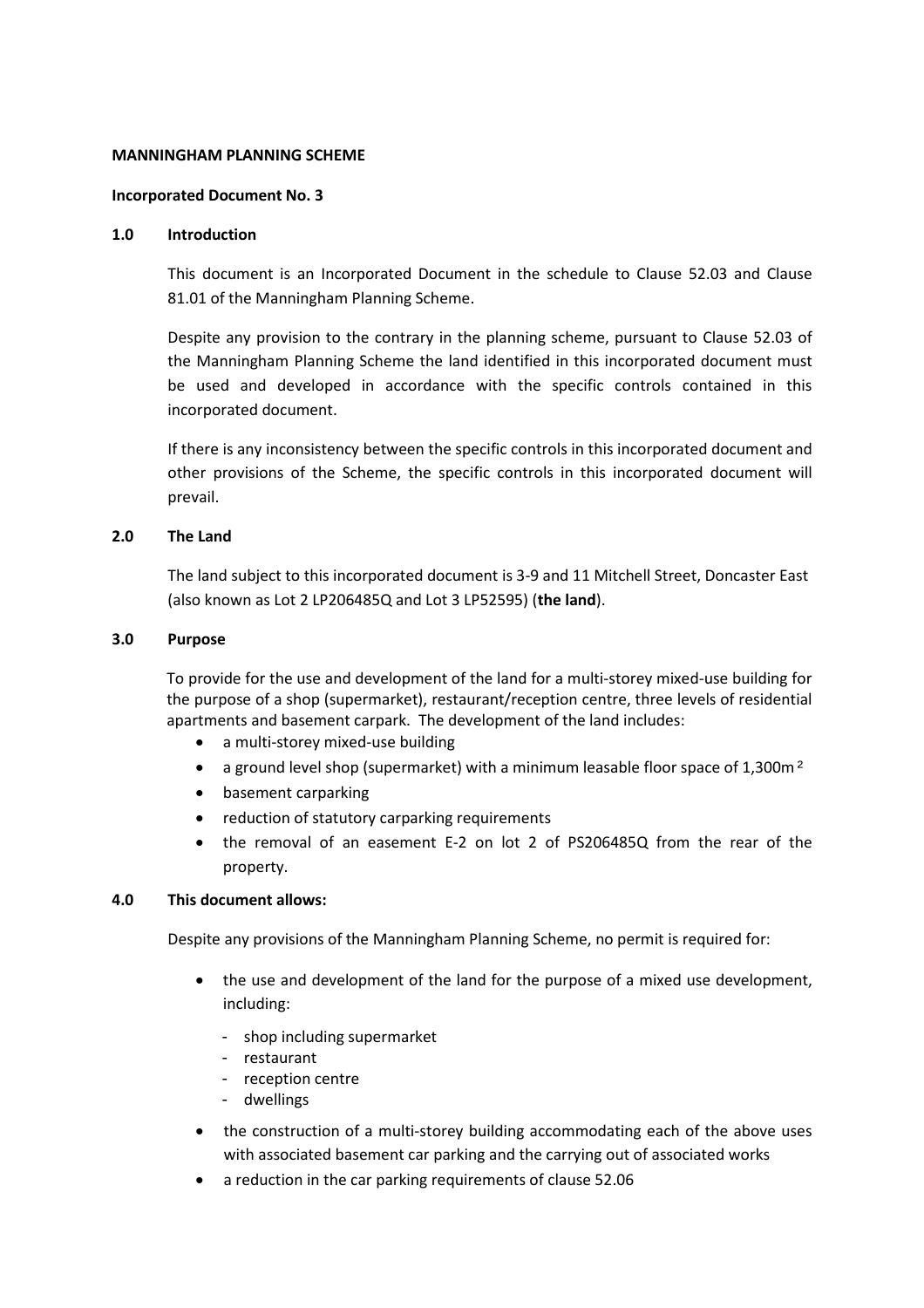the removal of part of easement E-2 on Lot 2 of PS206485Q.

provided the following is met:

- **A.** the use and development is generally in accordance with the plans by Ascui Edwards Architects Job 1427 Revision B TP-0 – TP-32 dated 8 April 2014, and any amendment of those plans as required under the Conditions of this incorporated document
- **B.** the use and development complies with the conditions in this incorporated document.

## **5.0 Conditions**

Unless otherwise agreed by the Responsible Authority, the following should be prepared before the commencement of the approved development on the land, to the satisfaction of the Responsible Authority.

## **Amended Plans**

1. Before the development starts, two copies of amended plans drawn to scale and dimensioned, must be submitted to and approved by the Responsible Authority. When approved, the plans will be endorsed by the Responsible Authority. When the plans and other plans requiring approval under the conditions to this incorporated document are endorsed, this incorporated document must be read in conjunction with the endorsed plans as if the endorsed plans formed part of this incorporated document.

The plans to be endorsed must be generally in accordance with the plans prepared by Ascui Edwards Architects Pty Ltd, Ref 1427, Issue B, 8 April 2014 but modified (to the extent not already shown) to show:

- a) The ground and first residential level of the building set back from the western boundary as far as practicable up to 3.0 metres to the satisfaction of the responsible authority
- b) The northern residential lift providing access to and from ground floor in a separate lobby
- c) A second common open area at the first residential level to the west of the north-south corridor which breaks down the perceived length of the western elevation and provides additional natural light to the residential corridors at all three levels
- d) Consequential changes to the layout, and if necessary the number of dwellings as well as alterations to other building elements to accommodate the changes in conditions  $1(b)$  and  $1(c)$
- e) The articulation of the northern walls of the building to the satisfaction of the Responsible Authority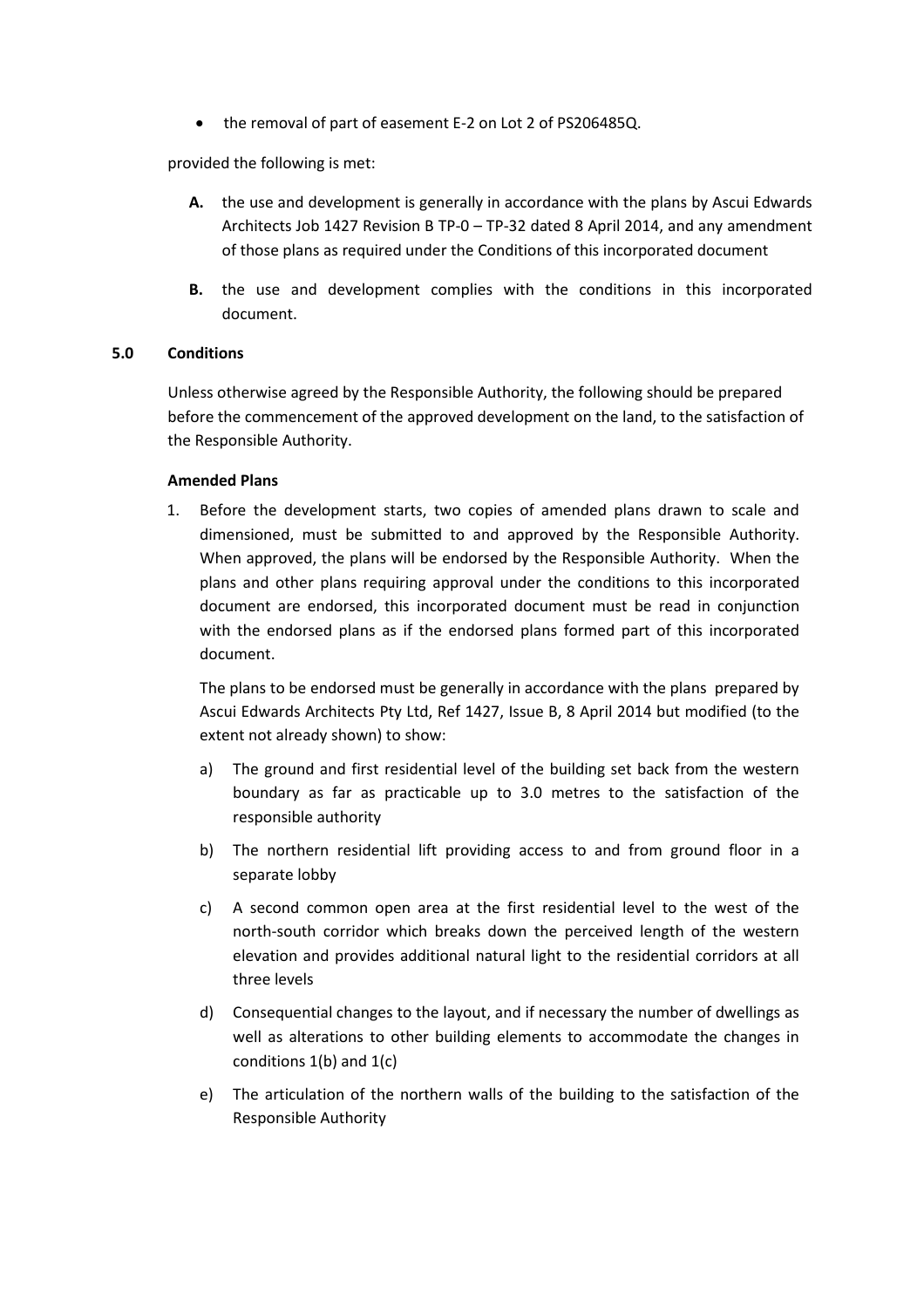- f) A notation on the Level 2 and 3 windows on TP20 that they are to be fitted with translucent glazing or screens to prevent overlooking to adjacent residential properties to the satisfaction of the Responsible Authority
- g) Relocation of the 8 bike racks positioned near the loading bay onto the street
- h) A notation that public works upgrades to Mitchell Street are to occur in accordance with the approved Public Works Plan under Condition 3 of this incorporated document
- i) Noise attenuation treatment on the western side of the loading area consistent with the recommendations of the Acoustic Report endorsed under Condition 45 of this incorporated document
- j) Noise attenuation treatment for the balconies of the restaurant/reception centre consistent with the recommendations of the Acoustic Report endorsed under Condition 45 of this incorporated document
- k) All opportunities for direct overlooking, including from west-facing windows in Apt 2-03 and the balcony of Apt 2-17, screened in accordance with Clause 55.04- 6 of the Manningham Planning Scheme
- l) Design modifications that reduce the extent of overshadowing over the rear secluded private open space of the units at No. 4 and No. 12 Elizabeth Street to the level required under Clause 55.04-5 of the Manningham Planning Scheme
- m) A headroom clearance of 2.5m maintained in the disabled parking areas
- n) A vehicle turning area provided in the retail car park in Basement 2 that allows vehicles to exit in a forward manner should all spaces be occupied
- o) Specifications of the typical storage cupboards in the basement including their internal capacity
- p) Details of basement ventilation, including the location and design treatment of any mechanical intake or outlet required
- q) A notation that clear sight distance of pedestrians to the north for exiting vehicles as per Clause 3.2.4 of AS 2890.1 will be provided and that the landscaping within the restaurant lobby planter box will be limited to below 0.9 metres so as to retain sight lines
- r) Minimum sustainability features applicable to the development from the approved Sustainability Management Plan including the location and capacity of rainwater tanks, the uses for captured rainwater, and the solar hot water systems on the roof plans including notes for the solar fraction of the system and boosting types
- s) A notation to indicate how fire service, gas and electrical cabinets (including substations) will be integrated into the architectural design, so as not to present as visually dominating elements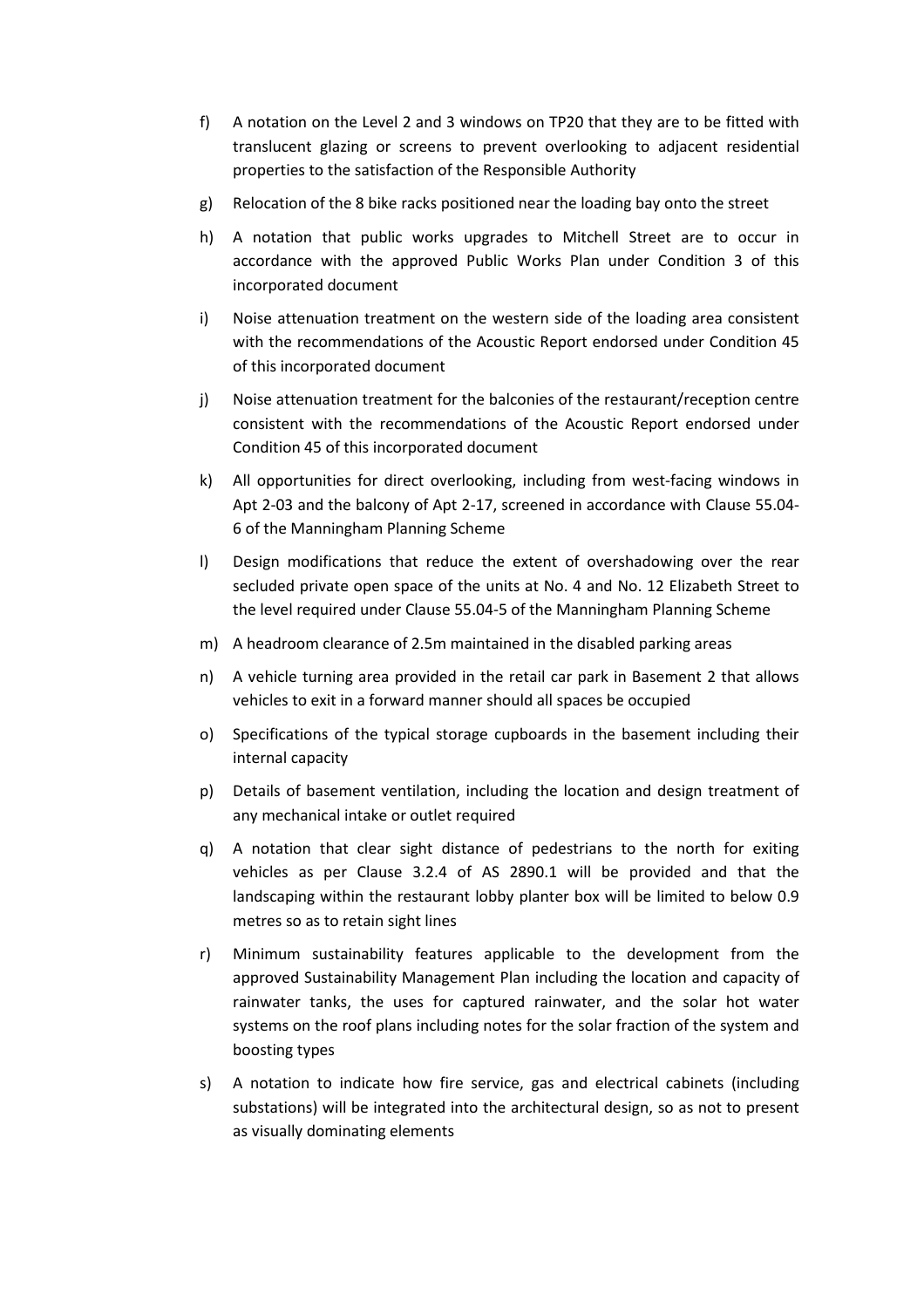- t) The layout of the proposed supermarket use occupying a minimum of 1,300 sqm of leasable floor area on the ground floor and other shops on the ground floor
- u) The provision of shower facilities in accordance with Clause 52.34 of the Manningham Planning Scheme
- v) Bicycle parking storage as recommended in the expert Traffic Evidence report of Mr Stephen Hunt, 22 April 2014
- w) The proposed variation to E-2 on Lot 2 of PS206485Q to the satisfaction of Yarra Valley Water.
- 2. Before the development starts, a schedule of construction materials, external finishes and colours to the satisfaction of the Responsible Authority must be submitted to and approved by the Responsible Authority. When approved, the schedule will be part of the endorsed plans to this incorporated document.

## **Endorsed Plan**

3. The layout of the site, the size of buildings and works, and the description of the uses on the approved plans and the colours and finishes of the building on the approved schedule under condition 2 of this incorporated document must not be modified for any reason without the written consent of the Responsible Authority.

## **Public Works Plan**

- 4. Prior to the commencement of development, a Public Works Plan must be submitted and approved to the satisfaction of the Responsible Authority. The Plan must detail works in front of the approved building along Mitchell Street and include:
	- a) Subject to Council's consent, the provision of a pedestrian facility to provide improved access between the site and existing at grade car parking in Jackson Court
	- b) Consequent upgrades to the footpath along Mitchell Street adjacent to the site at the location of the pedestrian crossing over Mitchell Street
	- c) A detailed level and feature survey of the footpaths and roads adjoining the site
	- d) The existing crossovers at the site removed and the kerb and channel, and footpath reinstated to Council's satisfaction
	- e) The location, type and number of bicycle hoops to be accommodated within the road reserve
	- f) Street tree planting
	- g) Any low retaining walls or fencing required along Mitchell Street to provide pedestrian safety
	- h) Other works to the public land adjacent to the development including other associated street furniture/infrastructure.
- 5. The approved Public Works Plan will form part of the endorsed plans under this incorporated document and must be implemented to the satisfaction of the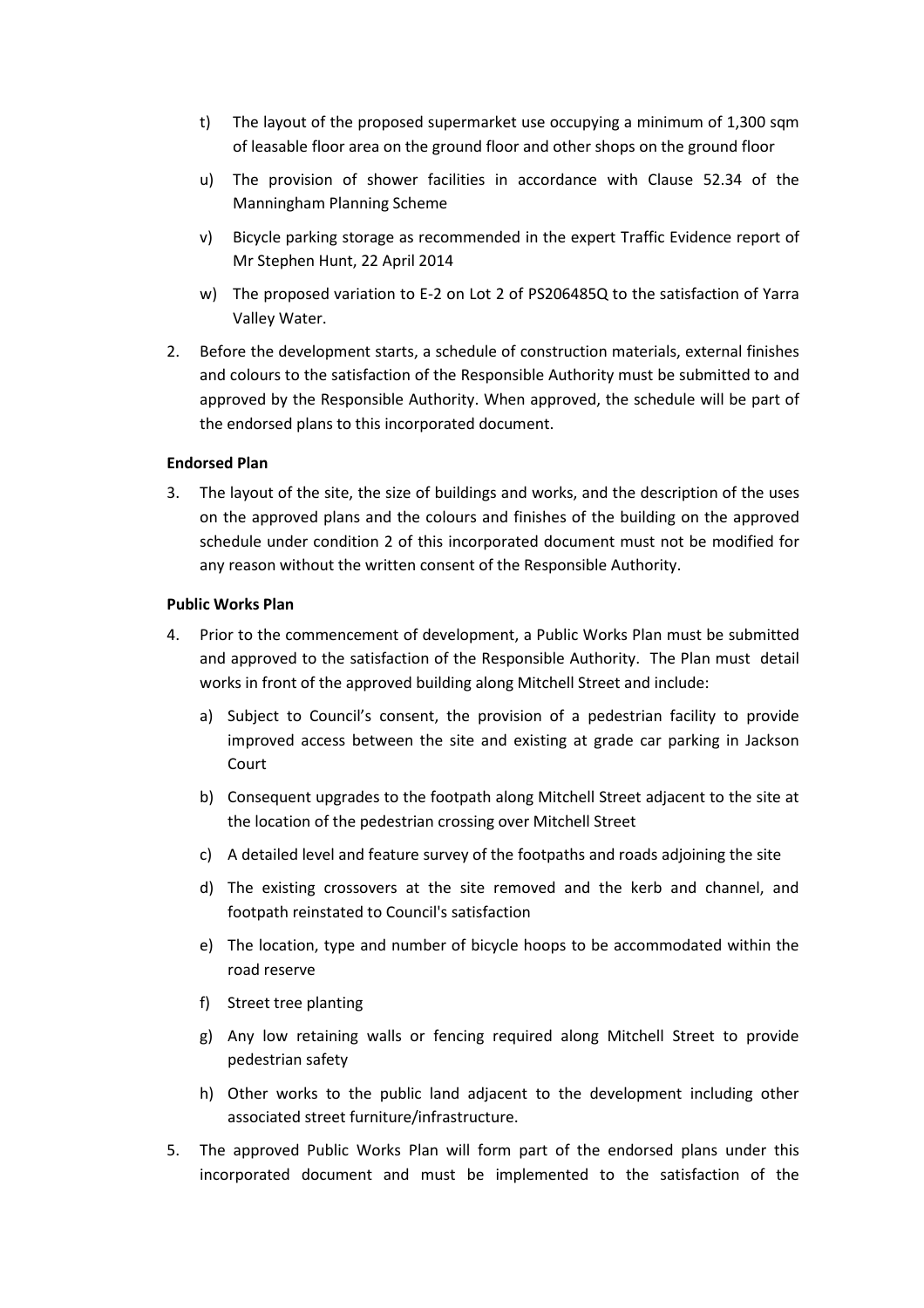Responsible Authority at the expense of the owner of the land, before the building is occupied unless with prior written consent of the Responsible Authority.

## **Sustainability Management Plan**

- 6. Before the development commences, an amended Sustainability Management Plan (**SMP**) that outlines proposed sustainable design initiatives for the modified proposal must be submitted to and approved by the Responsible Authority. Upon approval the SMP will be endorsed and form part of the endorsed plans under this incorporated document. The authorised development must incorporate the sustainable design initiatives outlined in the endorsed SMP to the satisfaction of the Responsible Authority. The amended SMP must be generally in accordance with SMP prepared by Sustainable Development Consultants.
- 7. Before the building is occupied, a report from the author of the SMP report, approved pursuant to this permit, or similarly qualified person or company, must be submitted to the satisfaction of the Responsible Authority. The report must confirm that all measures specified in the SMP have been implemented in accordance with the approved SMP.

## **Construction Management Plan**

- 8. Before the development starts, two copies of a Construction Management Plan (**CMP**) must be submitted to and approved by the Responsible Authority. When approved, the CMP will form part of the endorsed plans. The CMP must address, but not be limited to, the following:
	- a) A liaison officer for contact by residents and the Responsible Authority in the event of relevant queries or problems experienced
	- b) Hours of construction
	- c) Delivery and unloading points and expected frequency
	- d) On-site facilities for vehicle washing
	- e) Parking facilities/locations for construction workers
	- f) Other measures to minimise the impact of construction vehicles arriving at and departing from the land
	- g) Methods to contain dust, dirt and mud within the site, and the method and frequency of clean up procedures
	- h) The measures for prevention of the unintended movement of building waste and other hazardous materials and pollutants on or off the site, whether by air, water or other means
	- i) An outline of requests to occupy public footpaths or roads, and anticipated disruptions to local services
	- j) The measures to minimise the amount of waste construction materials, including details how the commitment to reduce or reuse construction waste going to landfill outlined in the SMP is achieved as far as practicable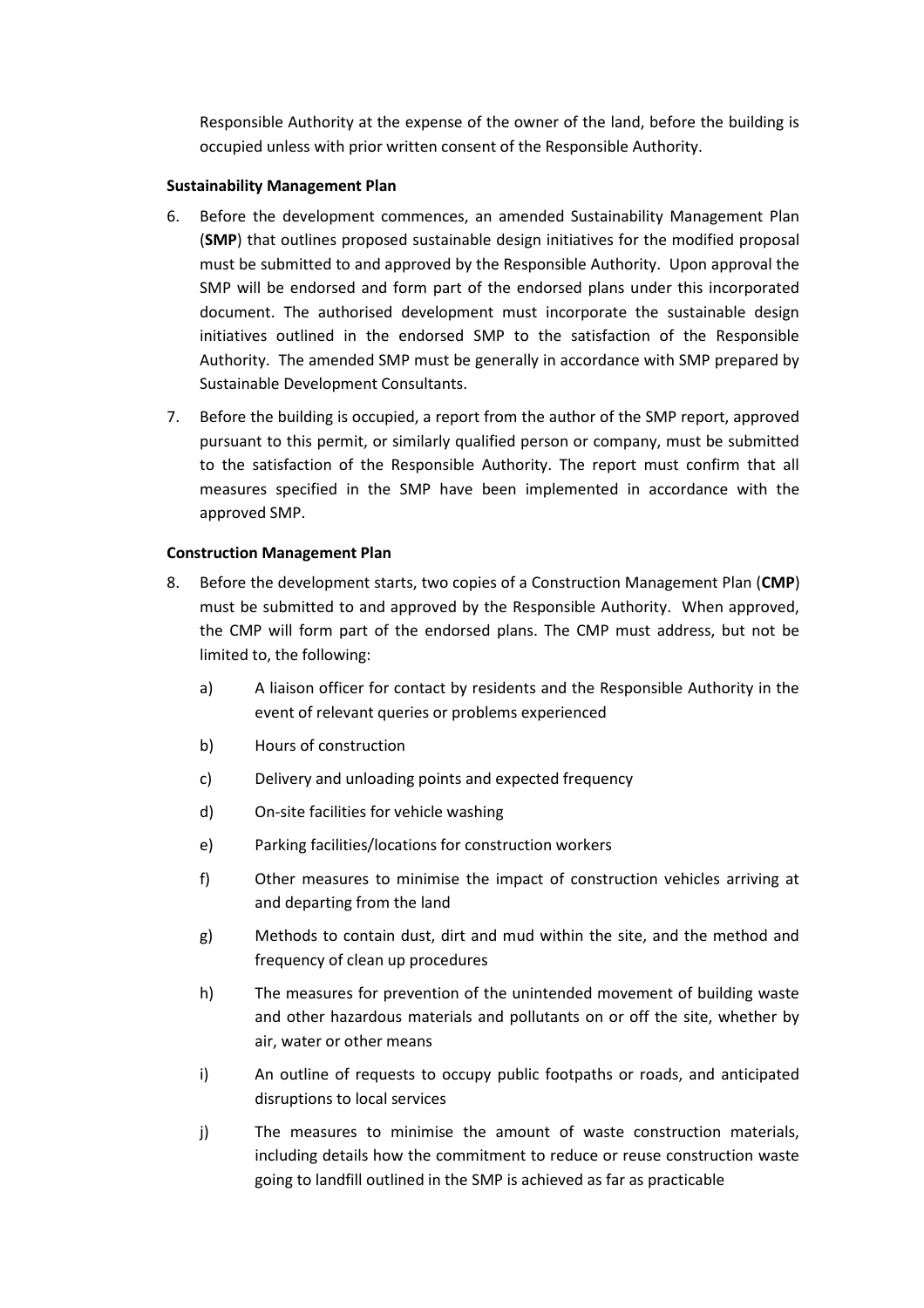- k) The measures to minimise noise and other amenity impacts from mechanical equipment/construction activities, especially outside of daytime hours
- l) Adequate environmental awareness training for all on-site contractors and sub-contractors.
- 9. All works including earthworks, demolition and construction activity associated with the approved development is to be limited to the following hours, unless with the prior written consent of the Responsible Authority:

| a) | Monday to Friday:           | 7:00am to 7:00pm |
|----|-----------------------------|------------------|
| b) | Saturday:                   | 9:00am to 5:00pm |
| c) | Sunday and Public Holidays: | No construction  |

# **Waste Management Plan**

- 10. Before the development starts, two copies of an amended Waste Management Plan (**WMP**) must be submitted to and approved by the Responsible Authority. When approved, the plan will form part of the endorsed plans. The plan must detail how best practice standards are achieved based on the Manningham City Council – Waste Collection for Residential Developments in Manningham – Guidelines for Developers, and be consistent with the submitted waste plan but amended to detail the following to the satisfaction of the Responsible Authority:
	- a) Specific waste management practices pertaining to each separate collection area in the development
	- b) Chutes, carousels, drop-off areas and compaction facilities
	- c) Access to bin rooms, chutes and drop-off areas
	- d) Hard waste collection
	- e) Collection locations and routines including times and frequency
	- f) The methods used to educate residents of waste collection system including the recycling component and hard waste
	- g) Sweep path diagrams illustrating the collection vehicles to be used as well as height clearance requirements.

## **Management Plans**

11. The various management plans approved under Conditions 6, 8 and 10 of this incorporated document must be implemented and then complied with at all times to the satisfaction of the Responsible Authority unless with the further written consent of the Responsible Authority.

## **Landscaping**

12. Before the development starts, a landscaping plan must be prepared by a landscape architect showing species, locations, approximate height and spread of proposed planting, and must be submitted to the Responsible Authority for approval. When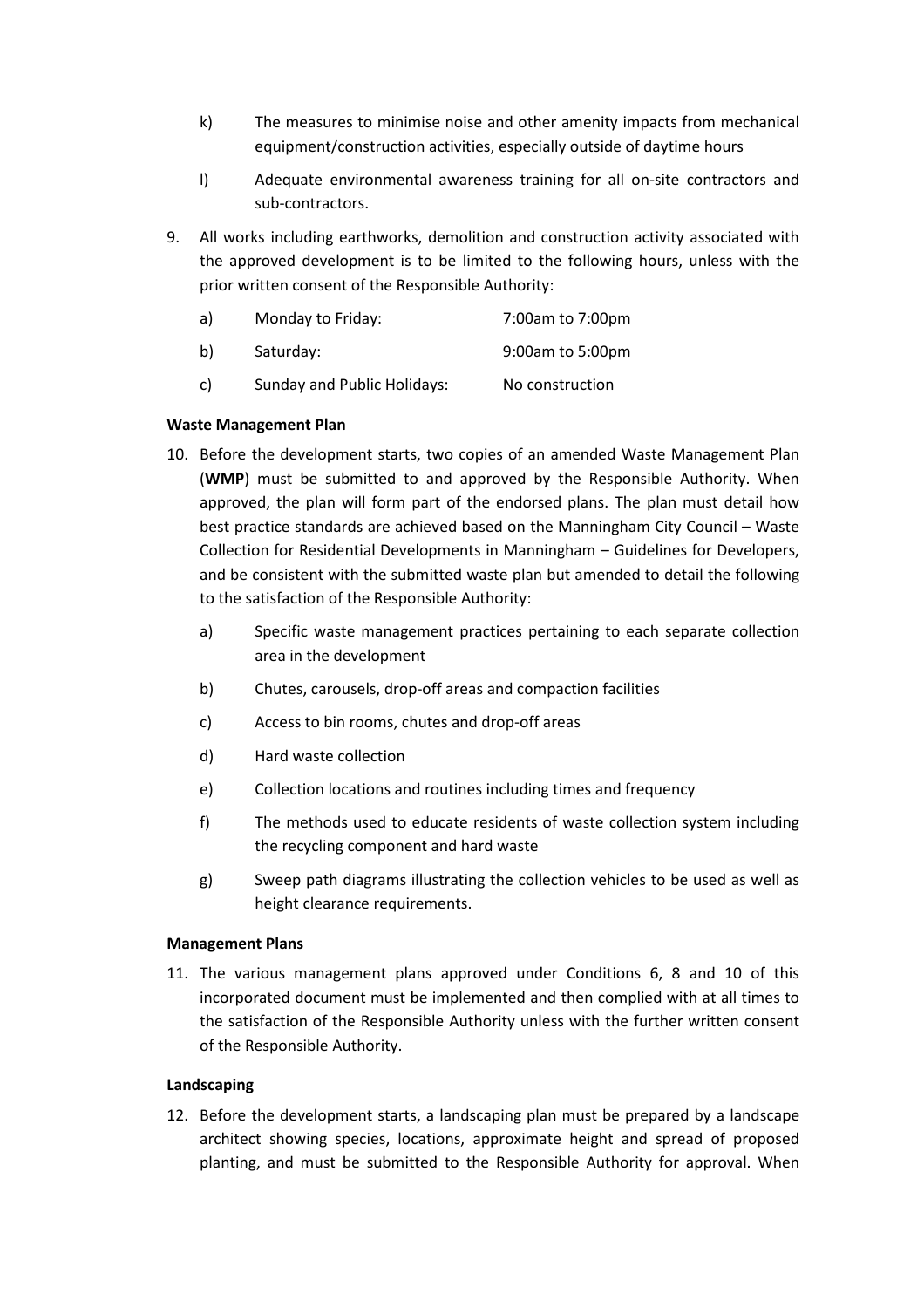approved the plan will form part of the endorsed plans. The plan must be generally in accordance with the landscape plan by MEMLA (Revision C, 8 April 2014).

13. Before the building is occupied, landscaping works as shown on the approved plans must be completed to the satisfaction of the Responsible Authority and then maintained to the satisfaction of the Responsible Authority.

# **Drainage**

- 14. An on-site stormwater detention storage system or other suitable system (which may include but is not limited to the re-use of stormwater using rainwater tanks) must be provided to limit the Permissible Site Discharge (**PSD**) to that applicable to the site coverage of 35% of hard surface or the pre existing hard surface if it is greater than 35%. The PSD must meet the following requirements:
	- a) Be designed for a 1 in 5 year storm
	- b) the on-site storage must be designed for 1 in 10 year storm.
- 15. Before the development starts, a Drainage Construction Plan for the drainage system required by Condition 14 of this incorporated document must be submitted to and approved by the Responsible Authority. The approved plan will then form part of the endorsed plans. The system must be maintained by the Owner thereafter in accordance with the approved Drainage Construction Plan to the satisfaction of the Responsible Authority.
- 16. Stormwater must not be discharged from the land other than by means of drainage to the legal point of discharge. The drainage system within the development must be designed and constructed to the requirements and satisfaction of the relevant Building Surveyor.

## **Vehicle Crossovers**

- 17. Any new crossover or modifications to an existing vehicle crossover must be constructed to the satisfaction of the responsible authority. No such works are permitted to commence unless a 'Vehicle Crossing Permit' is first obtained from the Responsible Authority.
- 18. Before the completion of the development, the developer must remove all disused or redundant vehicle crossovers in Mitchell Street and re-instate kerb and channel in the affected areas to the satisfaction of the Responsible Authority.

## **Car Parking and Traffic**

- 19. Before the building is occupied, all basement parking spaces must be properly formed, line-marked, numbered and signposted to provide allocation to the commercial uses and/or each dwelling and visitors to the satisfaction of the Responsible Authority.
- 20. Car spaces, access lanes and driveways shown on the endorsed plans must not be used for any other purpose.
- 21. Before the development is occupied, a Parking and Traffic Management Plan to the satisfaction of the Responsible Authority must be submitted to and approved by the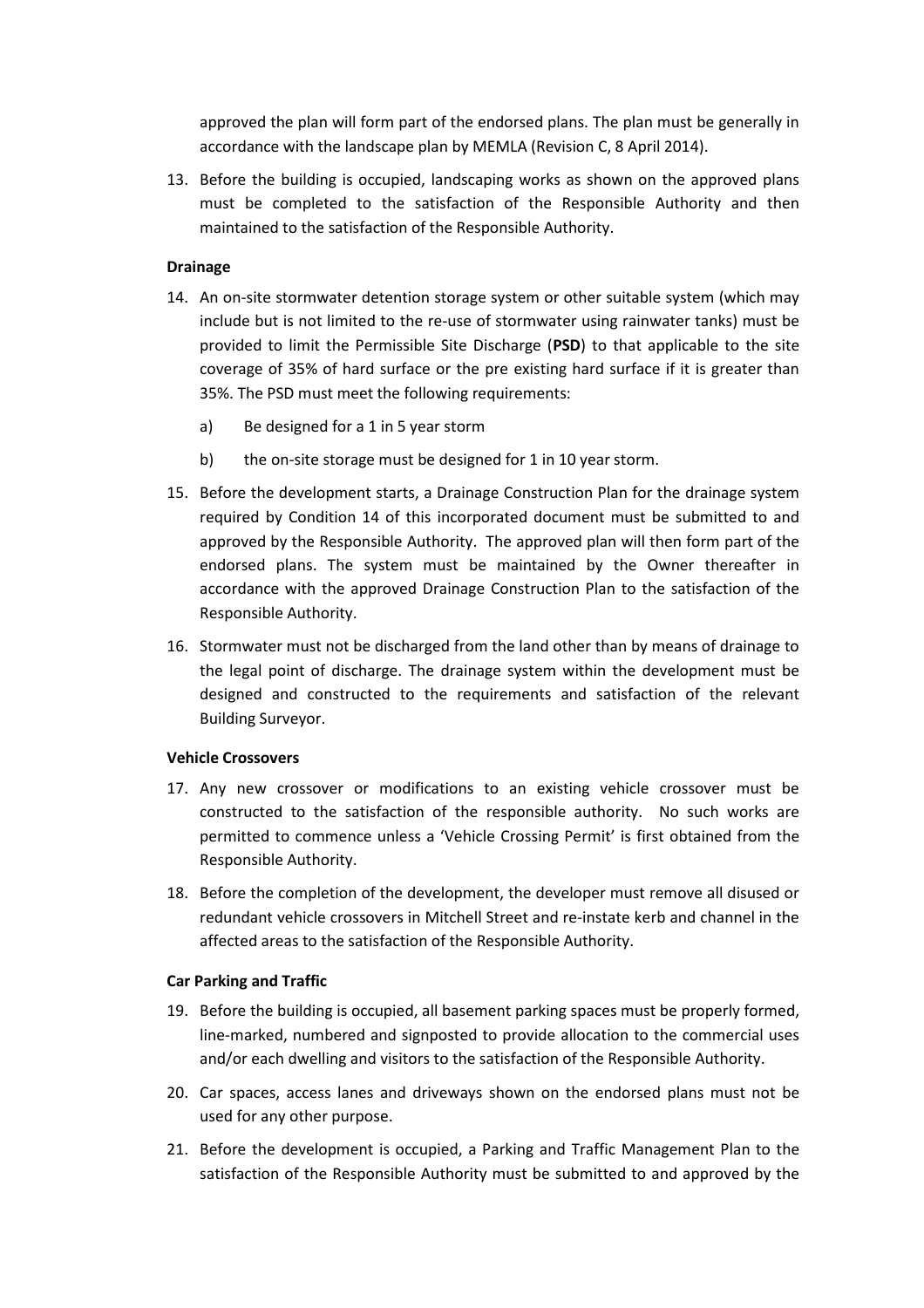Responsible Authority. Three copies of the plan must be submitted. When approved, the plan will form part of the endorsed plans. Traffic and parking operations on and adjacent to the land must conform to this endorsed plan. The plan must include:

- a) Measures to encourage visitors, customers and patrons of the permitted uses to park in the basement of the permitted building and to discourage parking in surrounding residential streets
- b) Measures to discourage delivery vehicles in connection with the permitted restaurant, reception centre, supermarket and shop uses using residential streets to the south of the land for access to and from the land
- c) Measures for the management and operation of the loading area to minimise the potential for amenity impacts on the surrounding area, including (but not limited to) any relevant recommendations of the acoustic report endorsed under Condition 45 of this Incorporated Document
- d) Appropriate management of the parking for the various uses in the building.

## **Completion**

- 22. All privacy screens and obscure glazing as required in accordance with the endorsed plans must be installed before occupation of the development to the satisfaction of the Responsible Authority and maintained thereafter to the satisfaction of the Responsible Authority.
- 23. All plant and equipment that is not installed within the building must otherwise be installed in the area of plant and equipment on the roof of the building, unless otherwise agreed in writing with the Responsible Authority.
- 24. No air-conditioning units are to be installed on any balcony or façade so that they are visible from outside the land.
- 25. An intercom and an automatic basement door opening system (connected to each dwelling) must be installed, so as to facilitate convenient 24 hour access to the basement car park by visitors, to the satisfaction of the Responsible Authority.
- 26. A centralised TV antenna system must be installed and connections made to each dwelling to the satisfaction of the Responsible Authority. No individual dish antennas may be installed on balconies, terraces or walls to the satisfaction of the Responsible Authority.
- 27. All services, including water, electricity, gas, sewerage and telephone, must be installed underground and located to the satisfaction of the Responsible Authority.
- 28. The development must be provided with external lighting capable of illuminating access to car parking spaces, storage, rubbish bins, recycling bins, pedestrian walkways, stairwells, lifts, dwelling entrances and entry foyer. Lighting must be located, directed, shielded and of limited intensity so that no nuisance or loss of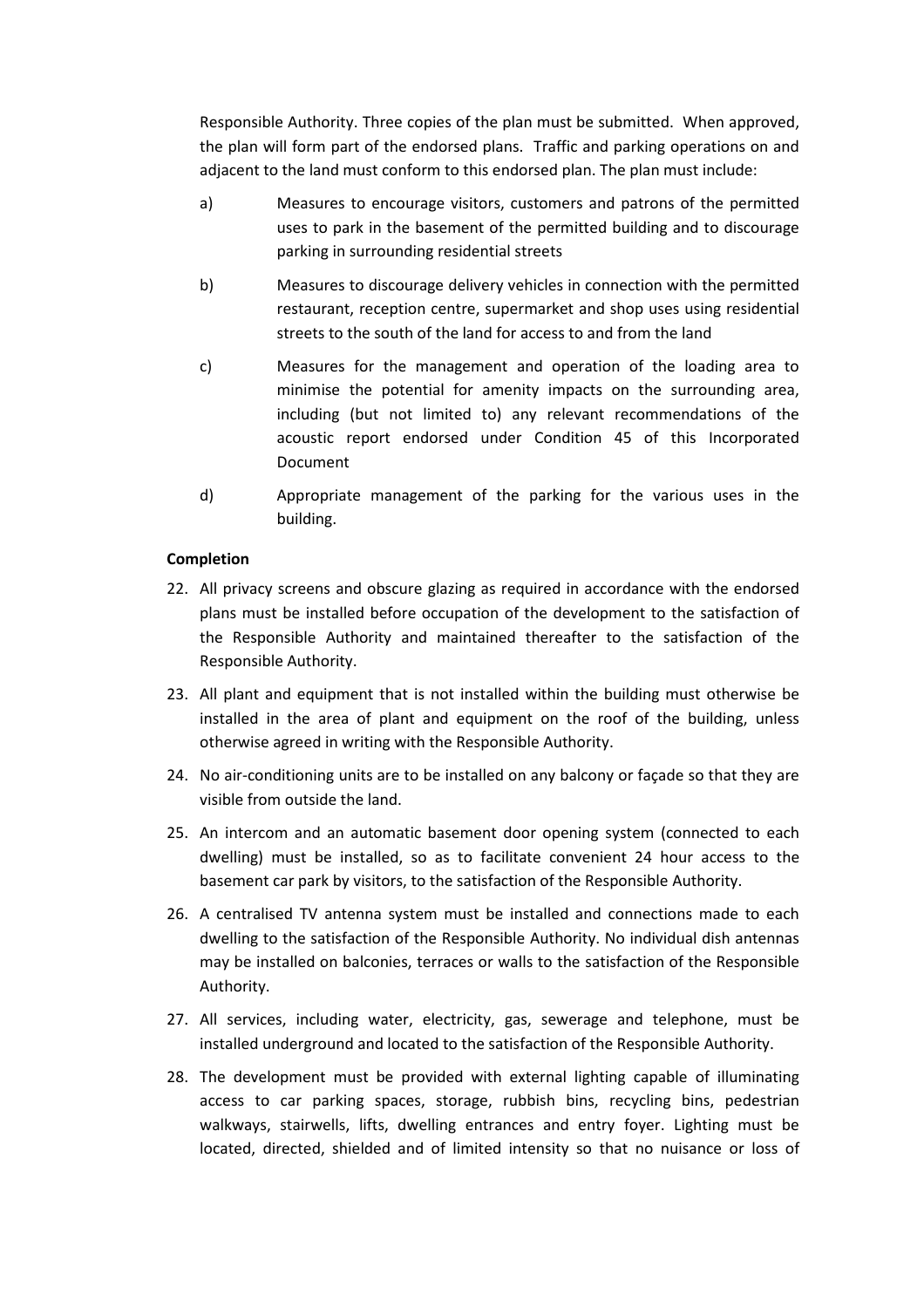amenity is caused to any person within and beyond the land, to the satisfaction of the Responsible Authority.

## **Loading and Unloading Operations**

- 29. All loading and unloading for the supermarket (including all commercial garbage and recycling collection) must at all times be carried out within the onsite loading dock and in accordance with any relevant recommendations of the acoustic report endorsed under Condition 45 of this Incorporated Document and the Parking and Traffic Management Plan endorsed under Condition 21 of this Incorporated Document to the satisfaction of the Responsible Authority.
- 30. All trucks and other vehicles using the loading dock must enter and exit the land in a forward motion.
- 31. Unless otherwise approved by the Responsible Authority, delivery vehicles shall have a maximum length of 12.5 metres and must unload from the on-site loading bay.
- 32. Deliveries for the supermarket may only be undertaken at the following times unless otherwise approved by the Responsible Authority:
	- a) Monday to Friday 7.00am to 8.00pm
	- b) Saturday 7.00am to 1.00pm.
- 33. Other commercial loading / unloading may only occur between 6.00am and 10.00pm on any day, unless with the prior written consent of the Responsible Authority.
- 34. Waste collection may only occur between 7.00am and 6.00pm Monday to Saturday, unless with the prior written consent of the Responsible Authority.

#### **Mitchell Street Presentation**

35. The shop front and glass facades of the supermarket facing Mitchell Street are not to be covered by posters, film or signage that reduces the transparency of the interface to below 65% to the satisfaction of the Responsible Authority.

#### **Amenity of Area**

- 36. The use and development must be managed so that the amenity of the area is not detrimentally affected, to the satisfaction of the Responsible Authority, by the:
	- a) Transport of materials, goods or commodities to or from the land
	- b) Storage of goods and wastes
	- c) Appearance of any building, works or materials
	- d) Emission of noise, light, vibration, odour and dust.
- 37. No external sound amplification equipment or loudspeakers are to be used for the purpose of announcement, broadcast, playing of music or similar purpose unless with the written consent of the Responsible Authority.
- 38. Noise emanating from the development, including plant and other equipment, must comply with the State Environment Protection Policy (Control of Noise from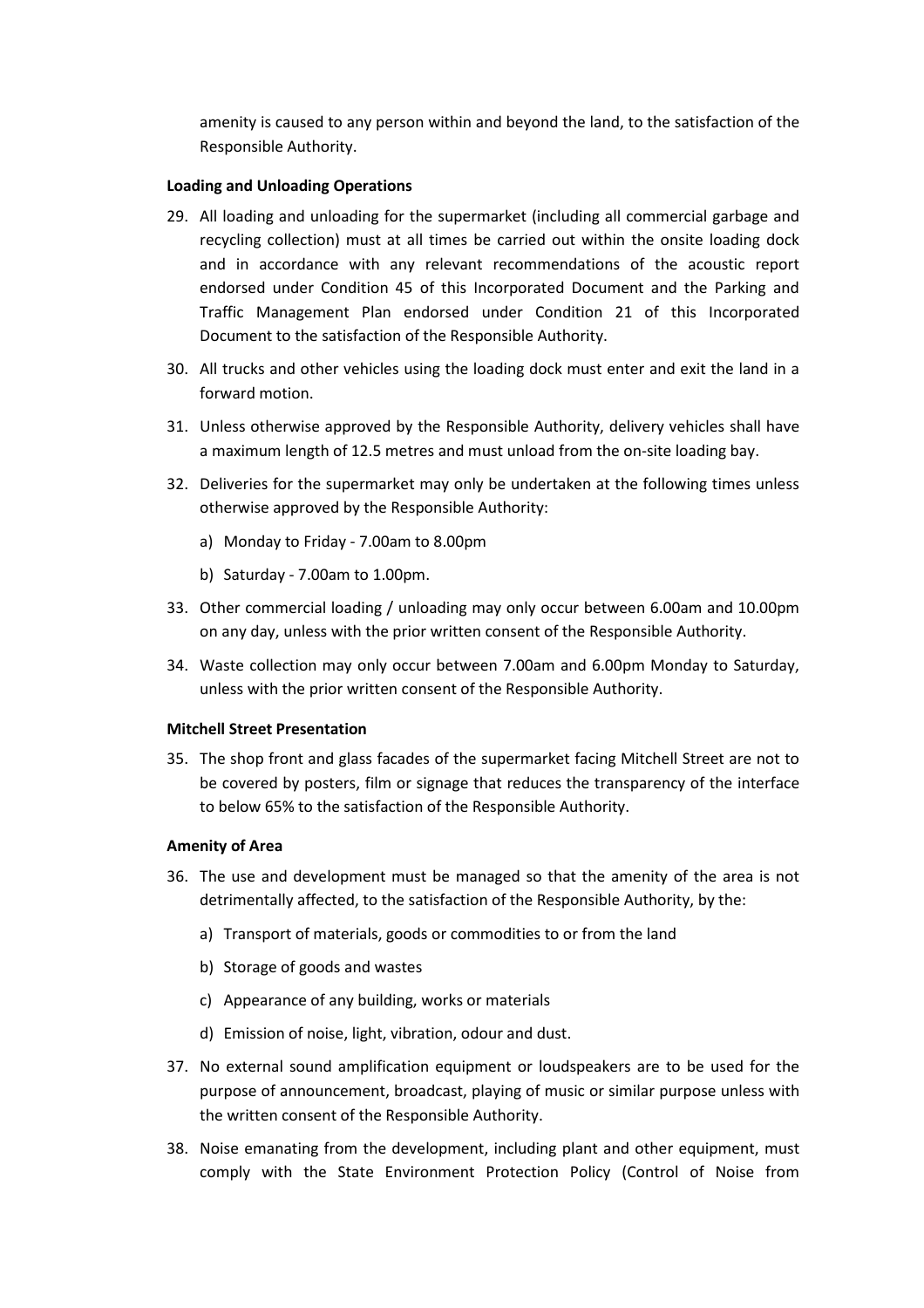Commerce, Industry and Trade) No. N-1 to the satisfaction of the Responsible Authority.

- 39. Noise emanating from the restaurant and reception centre uses within the development must comply with the noise limits as specified in the State Environment Protection Policy (Control of Music Noise from Public Premises) No. N-2.
- 40. External lighting must be designed so to limit loss of amenity to residents of adjoining properties to the satisfaction of the Responsible Authority.
- 41. All security alarms or similar devices installed on the land must be of a silent type and be connected to a registered security service.
- 42. Service, waste and storage areas shall be kept in a tidy, rubbish-free condition to the satisfaction of the Responsible Authority.
- 43. Any exhaust system, including from the cooking area of the restaurant / reception centre, shall be provided with filter devices capable of minimizing the external emission of odours and airborne fat particles to the satisfaction of the Responsible Authority and such system shall at all times be maintained to ensure its efficiency.
- 44. Rubbish, including bottles and packaging material, must at all times be stored within the building and screened from external view and be managed to the satisfaction of the Responsible Authority in accordance with the Waste Management Plan approved under this incorporated document.
- 45. Before the endorsement of plans, a report to the satisfaction of the Responsible Authority, prepared by a suitably qualified and experienced acoustic consultant, must be submitted to and approved by the Responsible Authority. The report must include (but is not limited to) works and management measures for the restaurant and reception centre premises, including the use and treatment of the balconies and loading bay, to ensure that all commercial operations can comply with the State Environment Protection Policy N-1 (Control of Noise from Industrial Commercial and Trade Premises within the Melbourne Metropolitan Area) and State Environment Protection Policy N-2 (Control of Music from Public Premises). The report must address the potential for impacts on both surrounding noise sensitive residential uses within 50 metres of the venue and the new apartments in the permitted building.
- 46. Within six months of the commencement of the permitted restaurant and reception centre use, the applicant must provide the Responsible Authority with a noise report from an independent, suitably qualified and experienced acoustic consultant, to demonstrate that SEPP N-1 and N-2 standards are being met to the satisfaction of the Responsible Authority. Noise measurements must be carried out during a function of at least 80 patrons.

#### **Conditions relating specifically to the Restaurant / Reception Centre**

47. Before the permitted restaurant and reception centre uses start, a Noise and Amenity Action Plan to the satisfaction of the Responsible Authority must be submitted to and approved by the authority. When approved, the plan will be endorsed and will form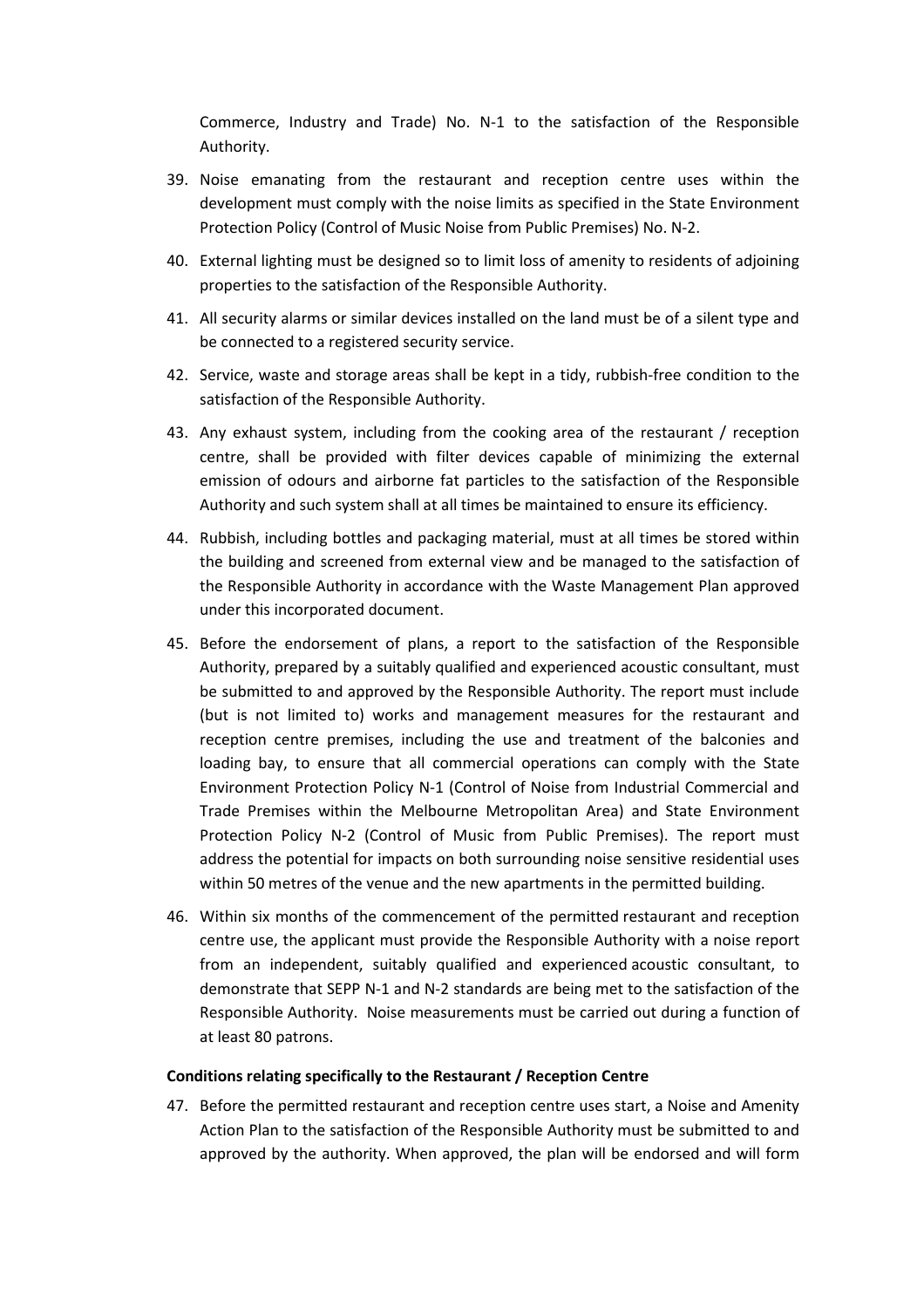part of the endorsed plans. All activities forming part of the use must comply with the Noise and Amenity Action Plan. The Noise and Amenity Action Plan must include:

- a) Any recommendations of the Acoustic Report endorsed under Condition 45 of this incorporated document for the management of the premises, including the outdoor terraces
- b) Staffing and other measures which are designed to ensure the orderly arrival and departure of patrons
- c) Signage to be used to encourage responsible off-site patron behaviour
- d) The training of staff in the management of patron behaviour
- e) Staff communication arrangements
- f) Measures to minimise and control noise emissions from the premises. The premises must be managed in accordance with the Noise and Amenity Action Plan to the satisfaction of the Responsible Authority.
- 48. The reception centre must only accommodate the following maximum number of patrons and operate between the hours of:
	- a) Monday Saturday 6.00pm 1.00am (maximum 260 patrons)
	- b) Sunday  $12.00 \text{pm} 6.00 \text{pm}$  (maximum 200 patrons)
	- c) Sunday 6.00pm 12.00am (maximum 260 patrons)

unless with the prior consent of the Responsible Authority.

- 49. The restaurant must only accommodate the following maximum number of patrons and operate between the hours of:
	- a) Monday Saturday 9.00am 6.00pm (maximum 83 patrons)
	- b) Monday Saturday 6.00pm 1.00am (maximum 100 patrons)
	- c) Sunday  $12.00 \text{pm} 6.00 \text{pm}$  (maximum 160 patrons)
	- d) Sunday 6.00pm 12.00am (maximum 100 patrons)

unless with the prior written consent of the Responsible Authority.

- 50. Notwithstanding the provisions of Condition 49 of this incorporated document, the restaurant is permitted to accommodate a maximum of 160 patrons during the hours outlined in Condition 49(b) and 49(d) of this incorporated document, provided the maximum number of patrons in the reception centre does not exceed 200 patrons.
- 51. All on-site activities must be conducted in an orderly manner and must endeavour to ensure that patrons who depart the premises, do so in a manner not likely to cause noise disturbance to nearby residents.

# **Variation of Easement**

52. A Plan of Removal of Easement must be submitted for certification by the Responsible Authority and referred to the relevant authority in accordance with Section 8 of the *Subdivision Act 1988*.